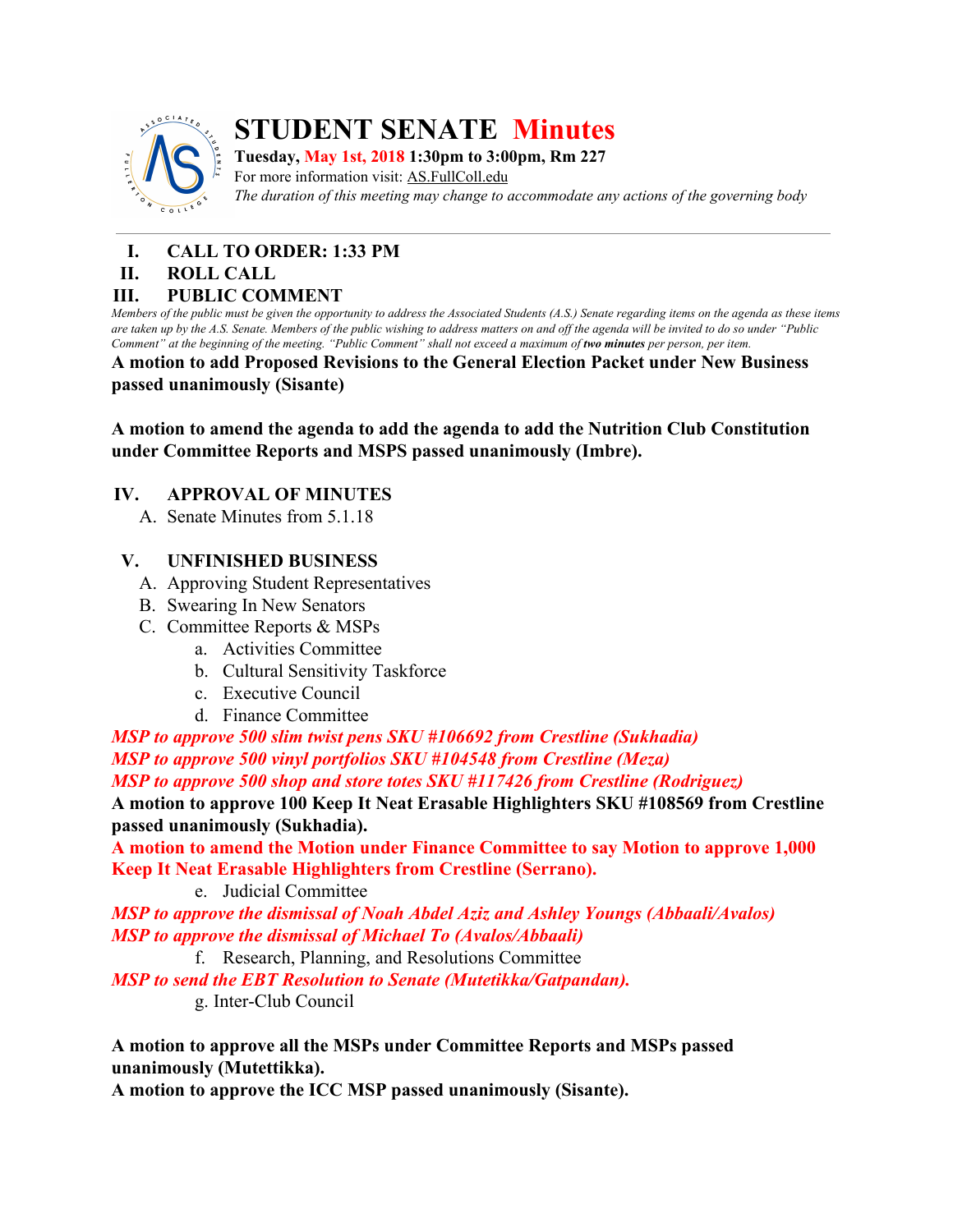#### D. AS Banquet

Reminder that the banquet will be next Tuesday from 1:00 PM - 3:00 PM.

E. Senator of the Month Nominations - April Nominations are closed.

#### **VI. NEW BUSINESS**

A. Institutional Integrity Committee - ISLO Survey

A survey was given to the Senate for their review and responses. The intention is for Fullerton College students to take this survey prior to their departure from the college.

It was suggested that the survey is both sent to students via email and through their MyGateway account.

B. Fullerton College App

C. EBT Resolution

**A motion to approve the EBT Resolution passed unanimously (Abbaali).**

D. Cultural Sensitivity Resolution

**A motion to approve the Cultural Sensitivity Resolution passed unanimously (Young).**

E. Sherbeck Field Resolution

**A motion to approve the Sherbeck Field Resolution passed unanimously (Lakhani). A motion to amend the previous motion to read Reaffirm the Sherbeck Field Resolution passed unanimously (Serrano).**

F. Club Games Prizes

G. Commencement Song

Touch the Sky - Kanye

God's Plan - Drake

Best Day of My Life - American Authors

H. Swearing-In Incoming Senators and Executives

Sergio Heziquio

Chloe Reyes

Aaron Untiveros

#### I. AS Stoles for Commencement

## **VII. ANNOUNCEMENTS**

## **VIII. ADJOURNMENT: 2:46 PM**